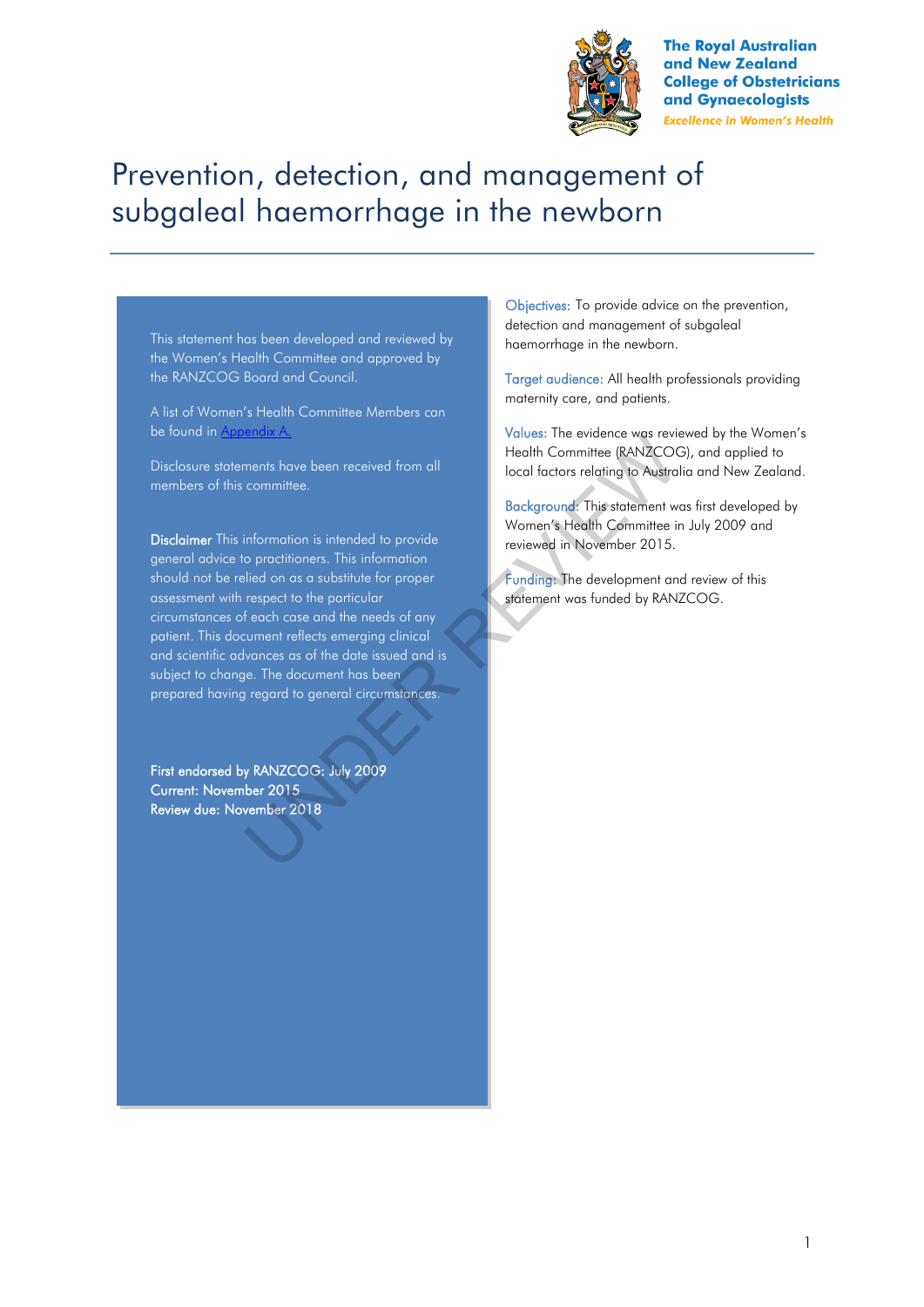## Table of contents

| 1.               |       |                                                                                                |
|------------------|-------|------------------------------------------------------------------------------------------------|
| 2.               |       |                                                                                                |
| 3.               |       |                                                                                                |
|                  | 3.1   |                                                                                                |
|                  | 3.2   |                                                                                                |
|                  | 3.3   |                                                                                                |
|                  | 3.4   |                                                                                                |
|                  |       |                                                                                                |
|                  |       |                                                                                                |
|                  | 3.5   | <b>Early Diagnosis</b>                                                                         |
|                  | 3.5.2 | Intensity of neonatal surveillance regimen for babies born by instrumental delivery, according |
|                  | 3.6.  |                                                                                                |
| $\overline{4}$ . |       |                                                                                                |
| 5.               |       |                                                                                                |
| 6.               |       |                                                                                                |
| 7.               |       |                                                                                                |
| 8.               |       |                                                                                                |
|                  |       |                                                                                                |
|                  |       |                                                                                                |
|                  |       | Appendix B Overview of the development and review process for this statement 10                |
|                  |       |                                                                                                |
|                  |       | Appendix D Algorithm for Detection and Management of Subgaleal Haemorrhage in the Newborn      |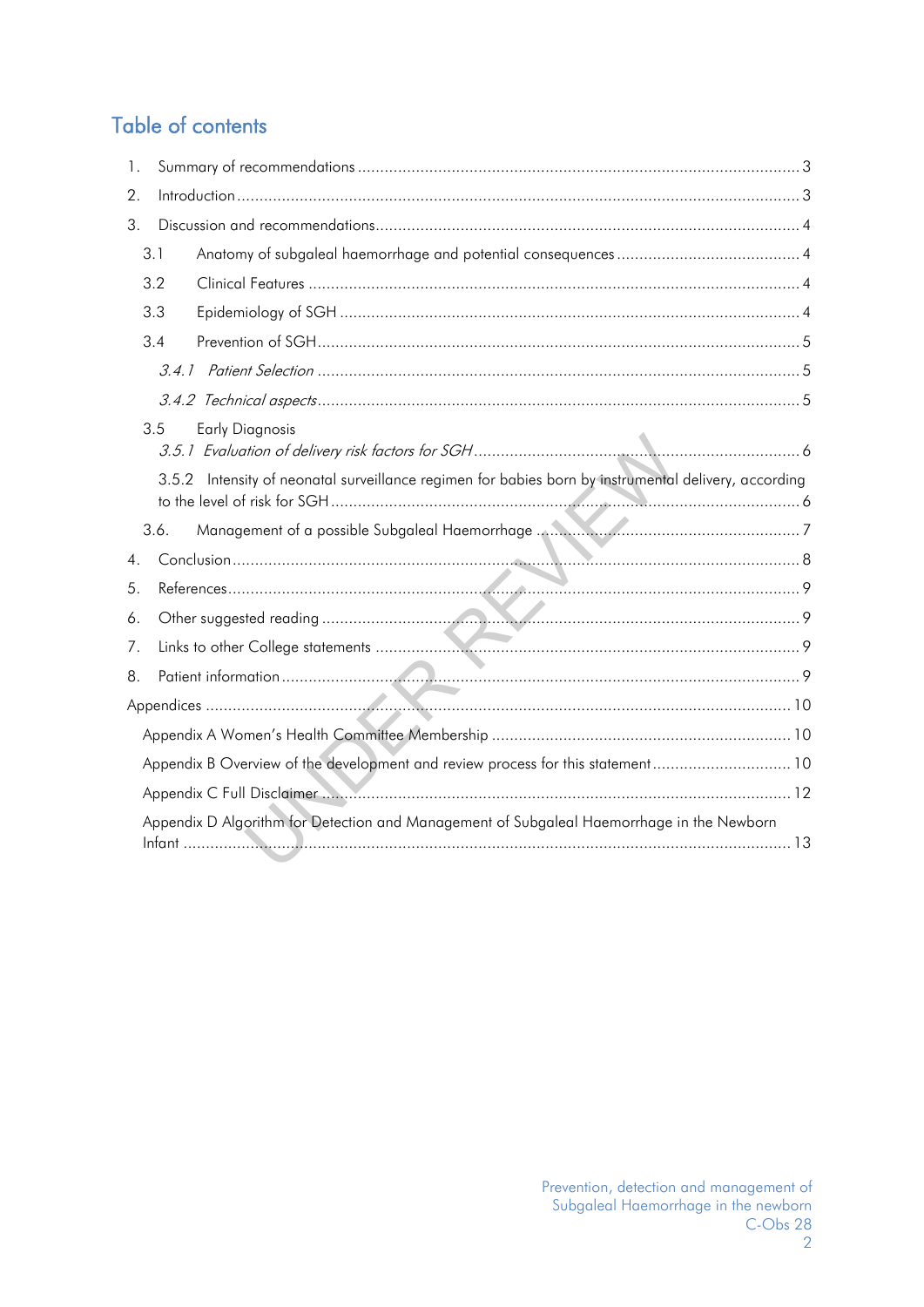### <span id="page-2-0"></span>1. Summary of recommendations

| <b>Recommendation 1</b>                                                                                                                                                                                                                                                                                                                                                                                                                                                                                                                        | Grade                             |
|------------------------------------------------------------------------------------------------------------------------------------------------------------------------------------------------------------------------------------------------------------------------------------------------------------------------------------------------------------------------------------------------------------------------------------------------------------------------------------------------------------------------------------------------|-----------------------------------|
| The intensity of neonatal surveillance should be determined by the perceived risk<br>for SGH, based on both the clinical circumstances and the neonatal condition.                                                                                                                                                                                                                                                                                                                                                                             | Consensus-based<br>recommendation |
| <b>Good Practice Point</b>                                                                                                                                                                                                                                                                                                                                                                                                                                                                                                                     | Grade                             |
| Minimising the morbidity and mortality of SGH following vacuum extraction<br>requires a multifaceted approach, with the engagement of obstetricians, delivery<br>suite and postnatal midwives, nursery, and paediatric staff.                                                                                                                                                                                                                                                                                                                  | Consensus-based<br>recommendation |
| <b>Recommendation 2</b>                                                                                                                                                                                                                                                                                                                                                                                                                                                                                                                        | Grade                             |
| Symptomatic SGH is a medical emergency with a high mortality. Immediate<br>discussion with a Neonatologist experienced in the management of actual or<br>potential haemorrhagic shock is recommended. Prompt evaluation, resuscitation<br>and supportive treatment is essential once the diagnosis is suspected. With timely<br>diagnosis and appropriate resuscitation, full recovery can be anticipated.                                                                                                                                     | Consensus-based<br>recommendation |
|                                                                                                                                                                                                                                                                                                                                                                                                                                                                                                                                                |                                   |
| <b>Recommendation 3</b>                                                                                                                                                                                                                                                                                                                                                                                                                                                                                                                        | Grade                             |
| All neonates delivered instrumentally should have intramuscular Vitamin K<br>prophylaxis as soon as practicable after birth.                                                                                                                                                                                                                                                                                                                                                                                                                   | Consensus-based<br>recommendation |
| <b>Introduction</b><br>2.                                                                                                                                                                                                                                                                                                                                                                                                                                                                                                                      |                                   |
| Subgaleal (or subaponeurotic) haemorrhage (SGH) is a potentially lethal condition in newborns. It is the<br>result of bleeding into the space between the epicranial aponeurosis and the periosteum, caused by rupture<br>of the emissary veins (which are connections between the dural sinuses and scalp veins). The morbidity and<br>mortality associated with subgaleal haemorrhage is due to the potential space beneath the aponeurosis<br>being large and therefore blood loss into this space can be significant and life threatening. |                                   |
| It is important to be able to differentiate between a subgaleal haemorrhage and the other (almost entirely<br>benign) neonatal extra-cerebral fluid collections, as described below.                                                                                                                                                                                                                                                                                                                                                           |                                   |

### <span id="page-2-1"></span>2. Introduction

Caput succedaneum is caused by pressure on the head during labour and birth. It is a serosanguinous, extra-aponeurotic collection that may extend across the midline and over suture lines. Use of the vacuum extractor is associated with a prominent artificial caput at the site of the chignon, but the size and firmness of the chignon start to decrease within an hour of birth, and it is not associated with neonatal haemorrhage.

A cephalhaematoma occurs when friction forces generated during the birth process result in bleeding between the periosteum and the underlying skull. It may occur during an unassisted vaginal birth but is more common with instrumental delivery. Because the blood is confined by the periosteum, the swelling does not cross the suture lines, resulting in a soft, fluctuant, localised swelling with a well-defined outline. Although it may increase in size over 12-24 hours, and make take several weeks to completely resolve, it almost never requires any specific medical treatment.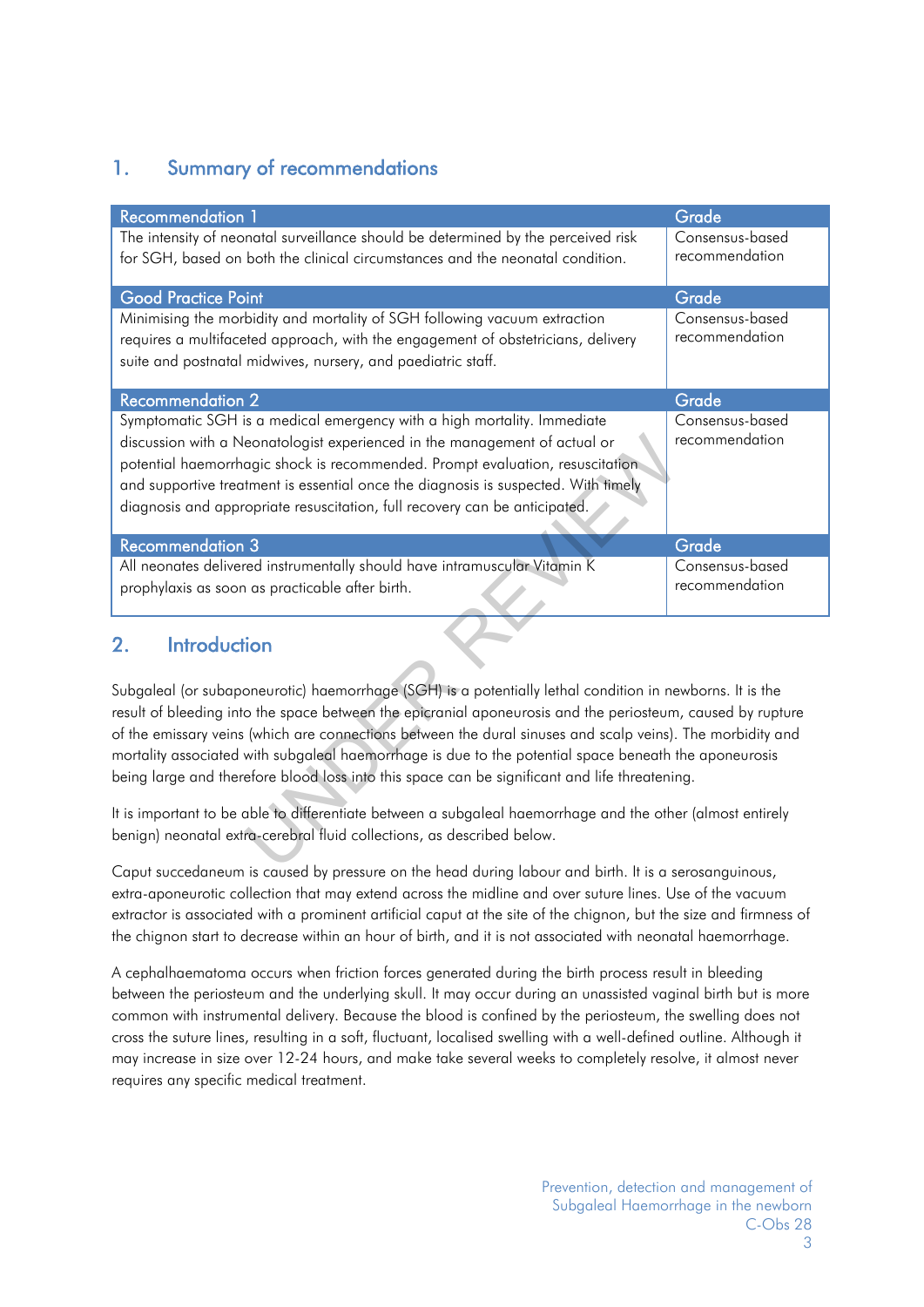### <span id="page-3-0"></span>3. Discussion and recommendations

#### <span id="page-3-1"></span>3.1 Anatomy of subgaleal haemorrhage and potential consequences

The epicranial aponeurosis is a sheet of fibrous tissue covering the entire cranial vault, extending from the orbital ridges to the nape of the neck and laterally to the ears. Separation of the epicranial aponeurosis from the underlying periosteum thus creates a compartment large enough that approximately 250 ml of blood could be accommodated, with only a 1 cm increase in scalp thickness.<sup>1</sup>Due to this large capacity, some infants can lose 50-75% of their blood volume into the subaponeurotic space, resulting in hypovolaemic shock, anaemia, coagulopathy and death. Amongbabies admitted to NICU with SGH, neonatal mortality ranges from  $12\%^2$  to  $25\%$ [.](#page-8-6) $^3$ 

#### <span id="page-3-2"></span>3.2 Clinical Features

The clinical features of a SGH may be of insidious onset and therefore a high index of clinical suspicion is required.

Generalised signs of a SGH relate to blood loss and the diagnosis should be immediately considered in the setting of a newborn with a 5-minute Apgar score < 7, without evidence of asphyxia; particularly if delivery was affected by prolonged or complicated vacuum extraction.

Later signs relating to haemodynamic instability include tachycardia, tachypnoea, poor activity and pallor, anaemia, coagulopathy, hypotension, acidosis and death.

The initial *localised signs* of a SGH are of vague, generalised scalp swelling and a laxity of the scalp, most commonly seen at the site of cup application following vacuum assisted birth. As further haemorrhage accumulates, the lesion becomes fluctuant; the sensation on palpation having been likened to 'an old leather pouch filled with fluid'. A ballotable lesion that crosses the suture lines should alert the carer to the possibility of a SGH, as should the presence of 'pitting oedema' extending over the head, and in front of the ears. The fluid is gravity dependent, and will shift to the dependent side as the infant is repositioned. Crepitus, or a fluid 'thrill', may be noted, this sometimes being described as a "flick test". *Usignia* or a sort retaile to blood toss unia the diagnosis shoot be in the setting of a newborn with a 5-minute Apgar score < 7, without includedly if delivery was affected by prolonged or complicated vacuelating to haem

With progressive haemorrhage, elevation and displacement of the ear lobes, and puffiness of the eyelids (peri-auricular and periorbital oedema) follows. An irritable cry or signs of pain may be noted with handling. Serial head measurements may be useful although it should be noted that large blood loss can occur despite a relatively small increase in head circumference (estimated 38 ml per cm increase in head circumference).

#### <span id="page-3-3"></span>3.3 Epidemiology of SGH

The incidence of SGH is variably reported. While it occurs following normal delivery, forceps delivery and caesarean section, it is most frequently associated with vacuum delivery. To give an ideaof relative frequency<sup>2</sup> reported an incidence of 0.6/1000 of all deliveries, and 4.6/1000 of vacuumdeliveries.<sup>4</sup> Uchil and Arulkumuran<sup>4</sup> reported a similar incidence of 0.4:1000 spontaneous vaginal deliveries, and 5.9/1000 vacuum assisted deliveries. Between 60-89% of SGH occur as a result of vacuum delivery[.](#page-8-8)<sup>5</sup>

The incidence of SGH is likely to be grossly underestimated because of difficulty in making the diagnosis.

Booet al (2005)<sup>6</sup> reported a 21% incidence of SGH following vacuum extraction in a Malaysian hospital where a formal surveillance program for SGH was in place. The diagnosis of SGH was made at a median of 1 hour of age, and the mortality of SGH in this series was only 2.8%. Their high incidence of SGH and low rate of associated mortality suggest that small undiagnosed SGHs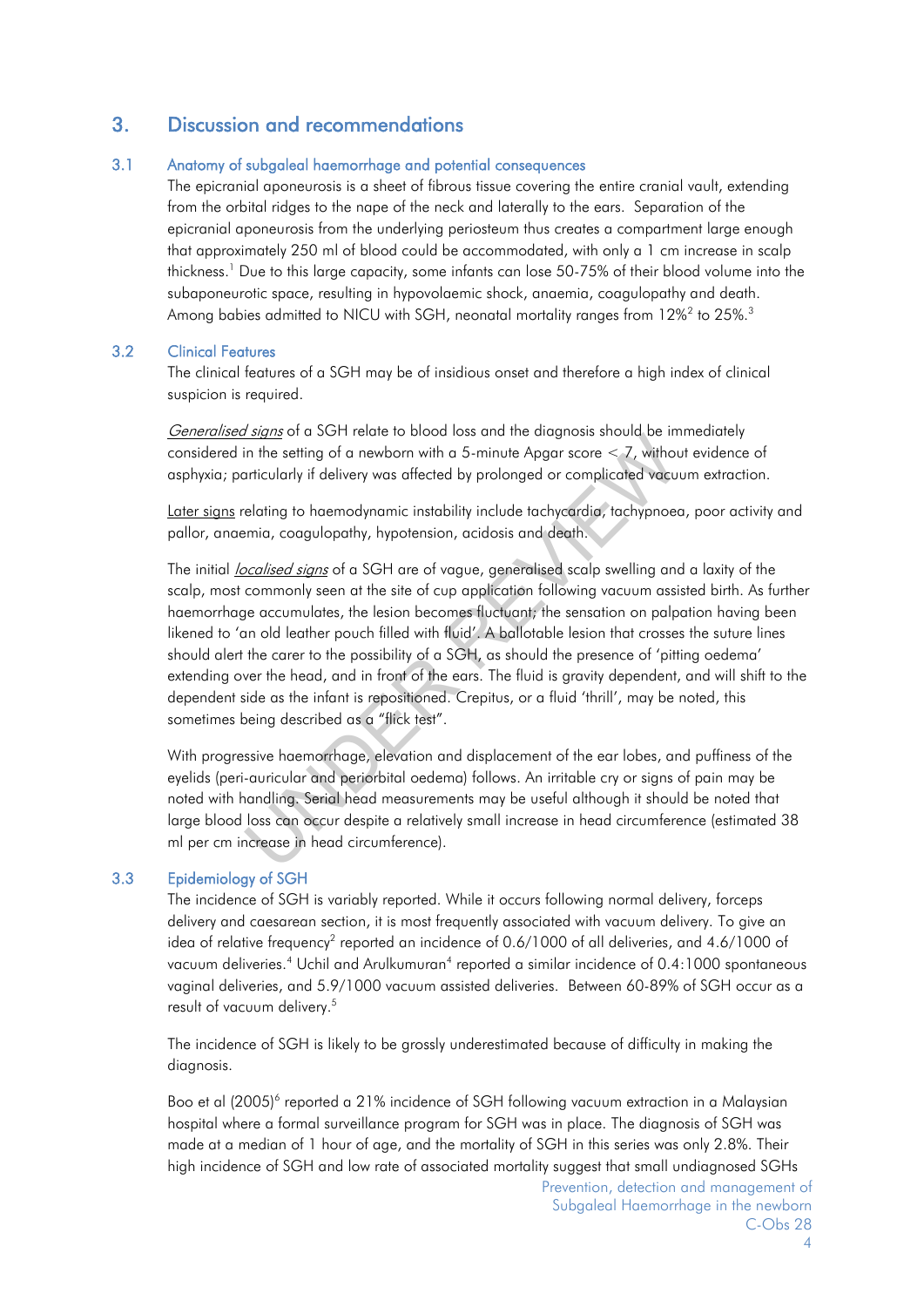are common and that a structured surveillance program following vacuum delivery, with early diagnosis and prompt treatment may reduce mortality.

#### <span id="page-4-1"></span><span id="page-4-0"></span>3.4 Prevention of SGH

#### 3.4.1 Patient Selection

Vacuum extraction is absolutely contra-indicated in the following situations:

- $a. < 34$  weeks gestation (and relatively contraindicated at  $< 36$  weeks), where shearing forces are more likely to be associated with tearing of fragile blood vessels resulting in excessive bleeding.
- b. Among infants diagnosed or suspected of having a bleeding disorder, such as haemophilia, or thrombocytopenia of any cause (e.g. alloimmune).

#### <span id="page-4-2"></span>3.4.2 Technical aspects

The importance of adequate training and supervision in vacuum delivery cannot be overemphasised. To minimise the risk of SGH, shearing forces on the scalp should be minimised. This includes placing the centre of the cup over the flexion point which is situated on the sagittal suture three centimetres in front of the posterior fontanelle and six centimetres from the anterior fontanelle: To minimise the risk of SGH, shearing forces on the scalp should be spin-<br>in the relation of the solar spin-spin-spin-s placing the centre of the cup over the flexion point which is situate<br>centimetres in front of the post

- a. Cup placement should be:
	- i. Placed evenly across the sagittal suture, rather than being applied to one or other parietal bone to avoid asynclitism with traction.
	- ii. The edge of the cup should be placed at least 3 cm from the anterior fontanelle to avoid extension of the fetal head during traction (assuming a standard 6cm cup is being used).
	- iii. Appropriate cup placement may be impossible if there is significant deflexion or asynclitism of the head and a "large soft-stemmed" device is being used, because it cannot be placed sufficiently posteriorly.
- b. Traction should be steady, applied only with contractions and only with maternal effort.
- c. Adequate descent should be verified (with the non-pulling hand) during each pull.
- d. Traction should not be unduly prolonged.
- Experts vary in the maximum time allowed, number of pulls and number of allowable cup detachments.

#### i. Time

Vacca (2003)<sup>7</sup> suggests an upper limit of 20 minutes from cup application. Where delivery is not imminent after 15 minutes, operators should evaluate whether further traction is warranted, and consider recourse to caesarean section. It should be noted that where the head is deeply engaged in the maternal pelvis (and macrosomia is not anticipated), that completion of vaginal delivery by vacuum extraction or forceps may still be safer than a caesarean section.

#### ii. Number of pulls

Many experts suggest a maximum of three pulls (defined as three contractions, even if there are multiple maternal 'pushes' within each contraction), although several more pulls may be acceptable if the head has descended to the level of the pelvic floor or perineum especially if delivery is attempted without episiotomy.<sup>[7](#page-8-10)</sup>

#### iii. Cup detachments

Cup detachment should not be regarded as a safety feature of the vacuum extractor, as the rapid decompression may result in vessel damage and predispose to SGH. The acceptable number of detachments will depend on whether detachment was due to equipment failure, or to poor application and/or excessive traction. Two detachments (but certainly no more than three) would generally be considered acceptable, but re-application of the cup should only be considered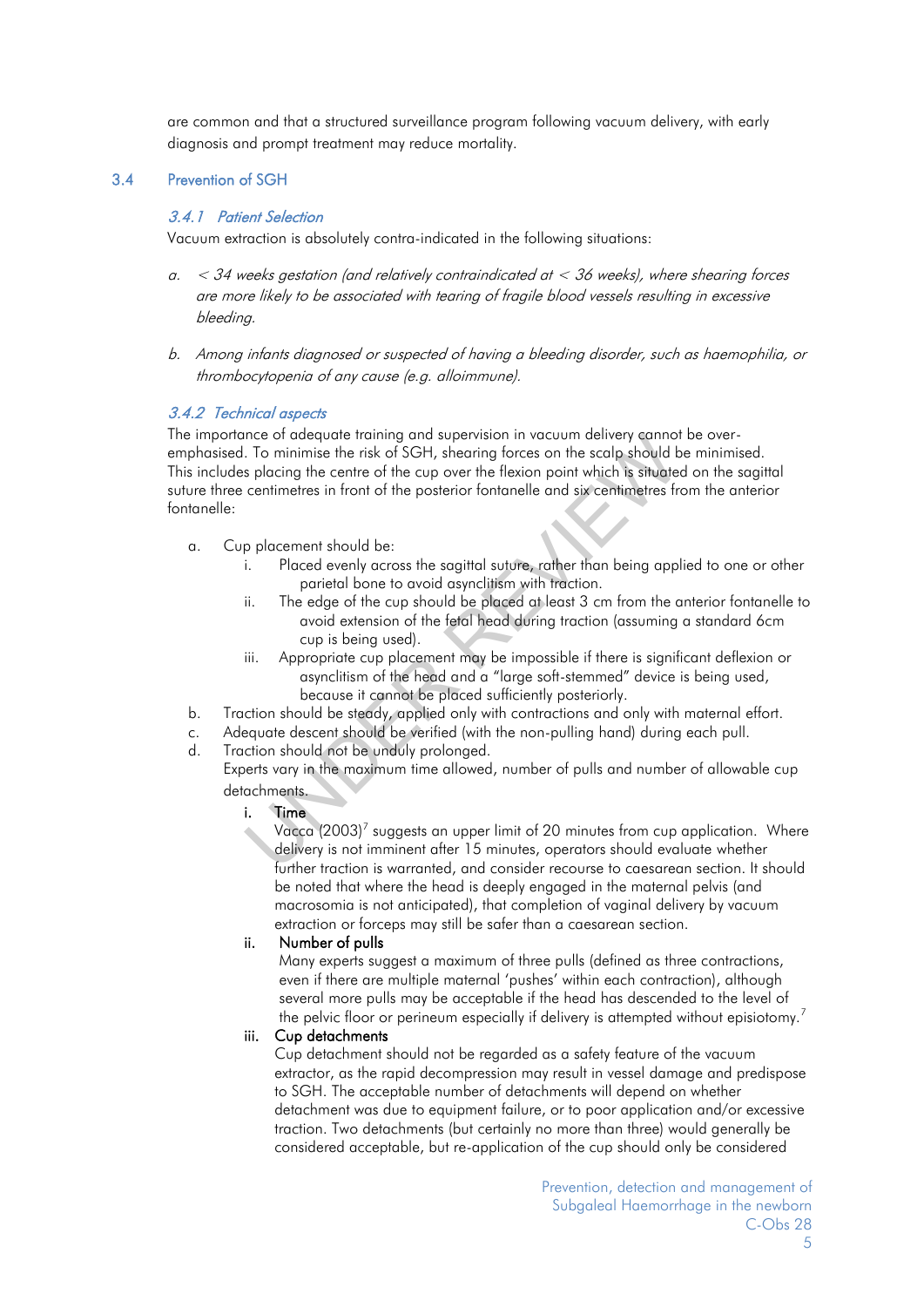where there has been definite progress with preceding pulls, or the head is on the perineum.

#### <span id="page-5-0"></span>3.5 Early Diagnosis

#### 3.5.1 Evaluation of delivery risk factors for SGH

SGH is most likely to follow vacuum extraction (OR 7.17; 5.43-10.25) or forceps (OR 2.66; 1.78- 5.1[8](#page-8-11)).<sup>8</sup> In the series of Boo et al<sup>5</sup>, risk factors for SGH following vacuum extraction included: nulliparity (adjusted OR 4.0), 5 minute Apgar  $<$  7 (OR 5.0), cup marks on the sagittal suture (suggestive of paramedian application) (OR 4.4), leading edge of the vacuum cup too close (< 3 cm) to the anterior fontanelle (suggestive of deflexing application) (OR 6.0) and a failed vacuum extraction (OR 16.4). Similarly, Vacca (2003) concluded that significant SGH is almost always preceded by a difficult vacuum extraction as evidenced by a prolonged extraction with excessive number or strength of pulls, multiple cup detachments, and/or completion of delivery with forceps.<sup>6</sup>

#### <span id="page-5-1"></span>3.5.2 Intensity of neonatal surveillance regimen for babies born by instrumental delivery, according to the level of risk for SGH

The intensity of neonatal surveillance should be determined by the perceived risk for SGH, based on both the clinical circumstances and the neonatal condition. Mean time to diagnosis of SGH is 1-6 hours after birth.<sup>5</sup> A suggested regimen is given below. From the level of risk for SGH<br>
User the level of risk for SGH<br>
User the level of risk for SGH<br>
User the nearch of the perceved risk for SGH<br>
User the nearch of the nearch of the perceved risk<br>
Incidenties and the nearch

#### e. Level 1 Neonatal Surveillance

i. Indication:

 Minimum surveillance regimen for all infants delivered by instrumental delivery. ii. Regimen:

- Baseline set of post-delivery observations including activity, colour, heart rate and respiratory rate at one hour of age.
- Hats and bonnets should be avoided (or removed frequently), so that changing head shape or size is noted.
- Concerns regarding neonatal behaviour (poor feeding, poor activity, pallor) should prompt a further full set of observations, and institution of 'Level 2' surveillance.
- f. Level 2 Neonatal Surveillance
	- i. Indication; one or more of the following:
		- Total vacuum extraction time  $> 20$  minutes and/or  $> 3$  pulls and/or  $> 2$  cup detachments.
		- 5 minute Apgar score < 7.
		- At clinician request (e.g. if the delivery was felt to have been otherwise 'difficult' or the cup placement was found to be paramedian or non-flexing).
		- Level 1 neonatal surveillance observations are causing concern (such as diffuse boggy head swelling).
	- ii. Regimen:

If level 2 surveillance established at delivery, cord blood should be taken for assessment of:

- Acid base status (cord pH and/or lactate levels).
- Haematocrit and platelet count. Formal neonatal observations for SGH should continue for at least the first 12 hours of life (the median time of diagnosis of SGH in the study of Chang et al was 7.8 hours of life).
- Hourly for the first 2 hours of life, and then 2 hourly for a further 6 hours. A pulse oximeter on the postnatal ward may assist staff with accurate recording of heart rate, so that the onset of progressive tachycardia may be more easily recognised.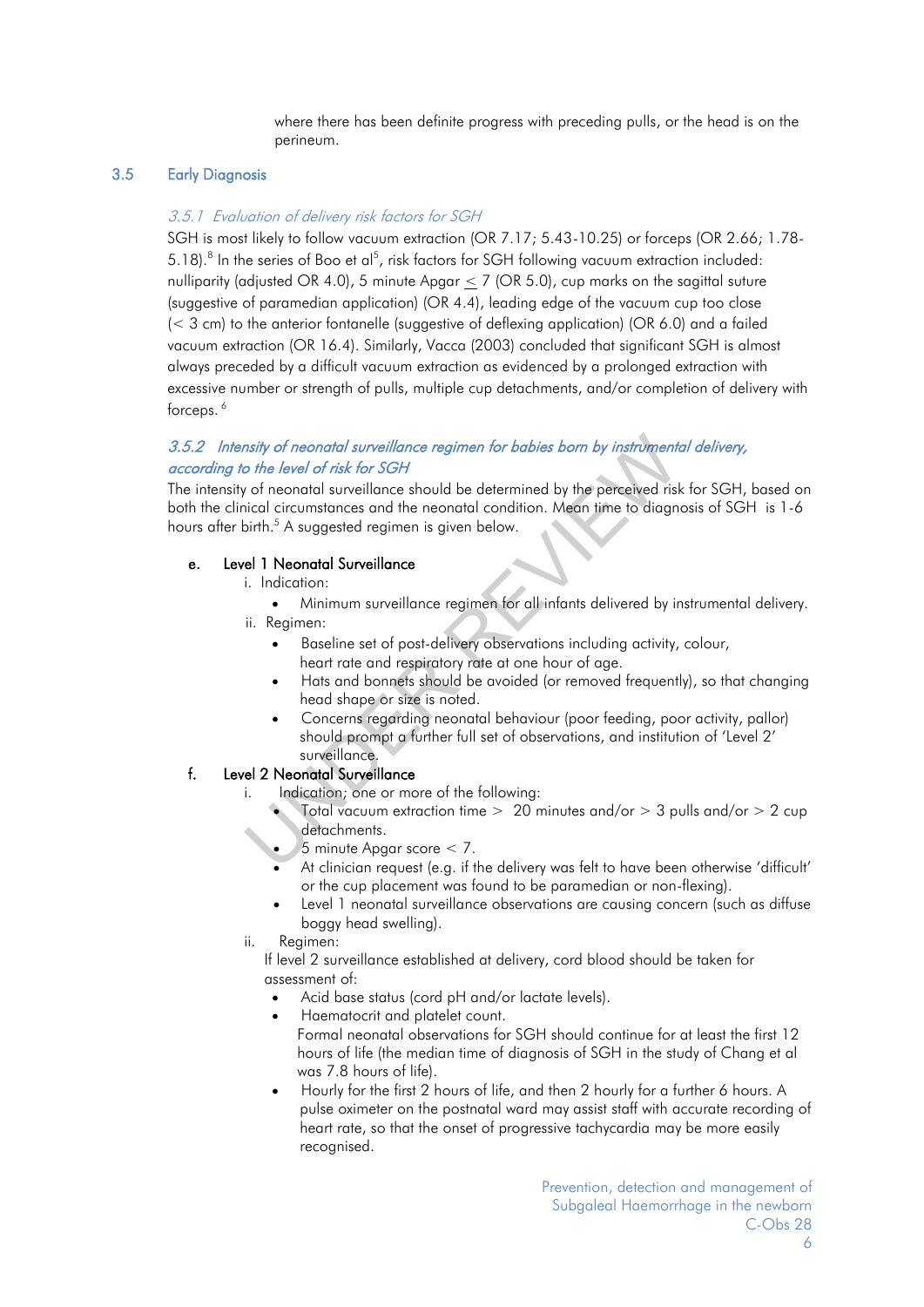These infants should have a full set of observations performed (activity, colour, heart rate, respiratory rate, review of head size and shape for location and nature of swelling).

#### g. Level 3 Neonatal Surveillance

- i. Indications
	- Where there is a clinical suspicion of SGH immediately following delivery.
	- Where abnormalities are noted on Level 2 surveillance.
- ii. Regimen
	- The infant should be reviewed by a paediatrician. These infants will likely be admitted to the nursery, with institution of resuscitation (if necessary) and further laboratory assessment including haematocrit and coagulation profile.

| <b>Recommendation 1</b>                                                                                                                                            | Grade                             |
|--------------------------------------------------------------------------------------------------------------------------------------------------------------------|-----------------------------------|
| The intensity of neonatal surveillance should be determined by the perceived risk<br>for SGH, based on both the clinical circumstances and the neonatal condition. | Consensus-based<br>recommendation |
|                                                                                                                                                                    |                                   |

#### <span id="page-6-0"></span>3.6. Management of a possible Subgaleal Haemorrhage

Symptomatic SGH is a medical emergency with a high mortality. Immediate discussion with a Neonatologist experienced in the management of actual or potential haemorrhagic shock is recommended. Prompt evaluation, resuscitation and supportive treatment is essential once the diagnosis is suspected. With timely diagnosis and appropriate resuscitation, full recovery can be anticipated. Framined by the perceived risk<br>
and the neonatal condition.<br>
Framined the mortality of the distance of actual or potential haemorrhadion<br>
and supportive treatment is essential and appropriate resuscitation, full<br>
distance

- a. Stabilisation should not be delayed by any attempts to confirm the diagnosis with imaging.
- b. Aggressive resuscitation to restore circulating blood volume, provide circulatory support, correct acidosis and to correct coagulopathy is the mainstay of management.
- c. Head wrapping may be difficult to perform, and does not appear to be of benefit.
- d. Frequent re-evaluation of haemodynamic stability and response to blood and blood products is necessary.

| α.<br>b.<br>C.<br>d.    | Stabilisation should not be delayed by any attempts to confirm the diagnosis with<br>imaging.<br>Aggressive resuscitation to restore circulating blood volume, provide circulatory support,<br>correct acidosis and to correct coagulopathy is the mainstay of management.<br>Head wrapping may be difficult to perform, and does not appear to be of benefit.<br>Frequent re-evaluation of haemodynamic stability and response to blood and blood<br>products is necessary. |                                   |  |  |  |
|-------------------------|------------------------------------------------------------------------------------------------------------------------------------------------------------------------------------------------------------------------------------------------------------------------------------------------------------------------------------------------------------------------------------------------------------------------------------------------------------------------------|-----------------------------------|--|--|--|
| <b>Recommendation 3</b> |                                                                                                                                                                                                                                                                                                                                                                                                                                                                              | Grade                             |  |  |  |
|                         | Symptomatic SGH is a medical emergency with a high mortality. Immediate<br>discussion with a Neonatologist experienced in the management of actual or<br>potential haemorrhagic shock is recommended. Prompt evaluation, resuscitation<br>and supportive treatment is essential once the diagnosis is suspected. With timely<br>diagnosis and appropriate resuscitation, full recovery can be anticipated.                                                                   | Consensus-based<br>recommendation |  |  |  |

e. Intramuscular Vitamin K prophylaxis should be encouraged in all neonates as soon as practicable after birth, but this is particularly important for babies that have had an instrument assisted birth.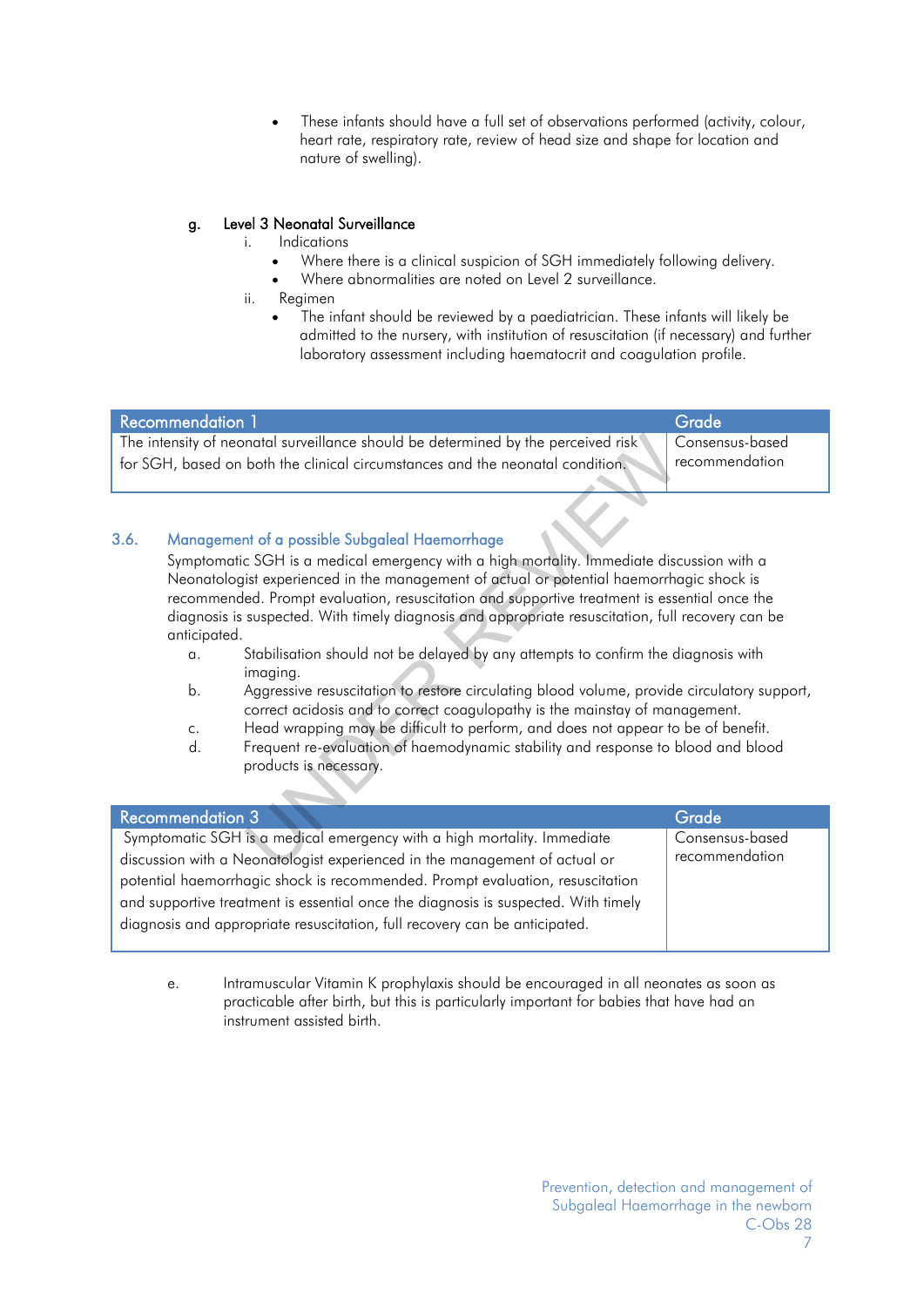| Recommendation 4                                                          | Grade                       |
|---------------------------------------------------------------------------|-----------------------------|
| All neonates delivered instrumentally should have intramuscular Vitamin K | Consensus-based             |
| prophylaxis as soon as practicable after birth.                           | <sup>1</sup> recommendation |

All babies with suspected SGH who require fluid resuscitation should be transferred to a neonatal ICU.

### <span id="page-7-0"></span>4. Conclusion

Minimising the morbidity and mortality of SGH requires a multifaceted approach, with the engagement of obstetricians, delivery suite and postnatal midwives, nursery and paediatric staff. The following approaches are required:

- Prevention
	- Selection of patients avoiding vacuum extraction in infants at high risk of SGH.
	- Appropriate technique accurate positioning of the cup, application of traction and recognising when to abandon the procedure in favour of another mode of delivery.
- Early Diagnosis
	- Formally assessing the individual infant's risk of SGH following every instrumental delivery.
	- o Institution of a neonatal surveillance regimen according to perceived risk.
- Treatment
	- Prompt evaluation, resuscitation and supportive treatment once the diagnosis is suspected.

| •Prevention<br>$\circ$<br>$\mathbf{o}$<br>• Early Diagnosis<br>$\mathbf{o}$<br>$\circ$<br>$\bullet$ Treatment<br>$\circ$ | Selection of patients - avoiding vacuum extraction in infants at high risk of<br>SGH.<br>Appropriate technique - accurate positioning of the cup, application of traction<br>and recognising when to abandon the procedure in favour of another mode of<br>delivery.<br>Formally assessing the individual infant's risk of SGH following every<br>instrumental delivery.<br>Institution of a neonatal surveillance regimen according to perceived risk.<br>Prompt evaluation, resuscitation and supportive treatment once the diagnosis is<br>suspected. |                                   |
|--------------------------------------------------------------------------------------------------------------------------|----------------------------------------------------------------------------------------------------------------------------------------------------------------------------------------------------------------------------------------------------------------------------------------------------------------------------------------------------------------------------------------------------------------------------------------------------------------------------------------------------------------------------------------------------------|-----------------------------------|
| <b>Good Practice Point</b>                                                                                               |                                                                                                                                                                                                                                                                                                                                                                                                                                                                                                                                                          | Grade                             |
|                                                                                                                          | Minimising the morbidity and mortality of SGH following vacuum extraction<br>requires a multifaceted approach, with the engagement of obstetricians, delivery<br>suite and postnatal midwives, nursery and paediatric staff.                                                                                                                                                                                                                                                                                                                             | Consensus-based<br>recommendation |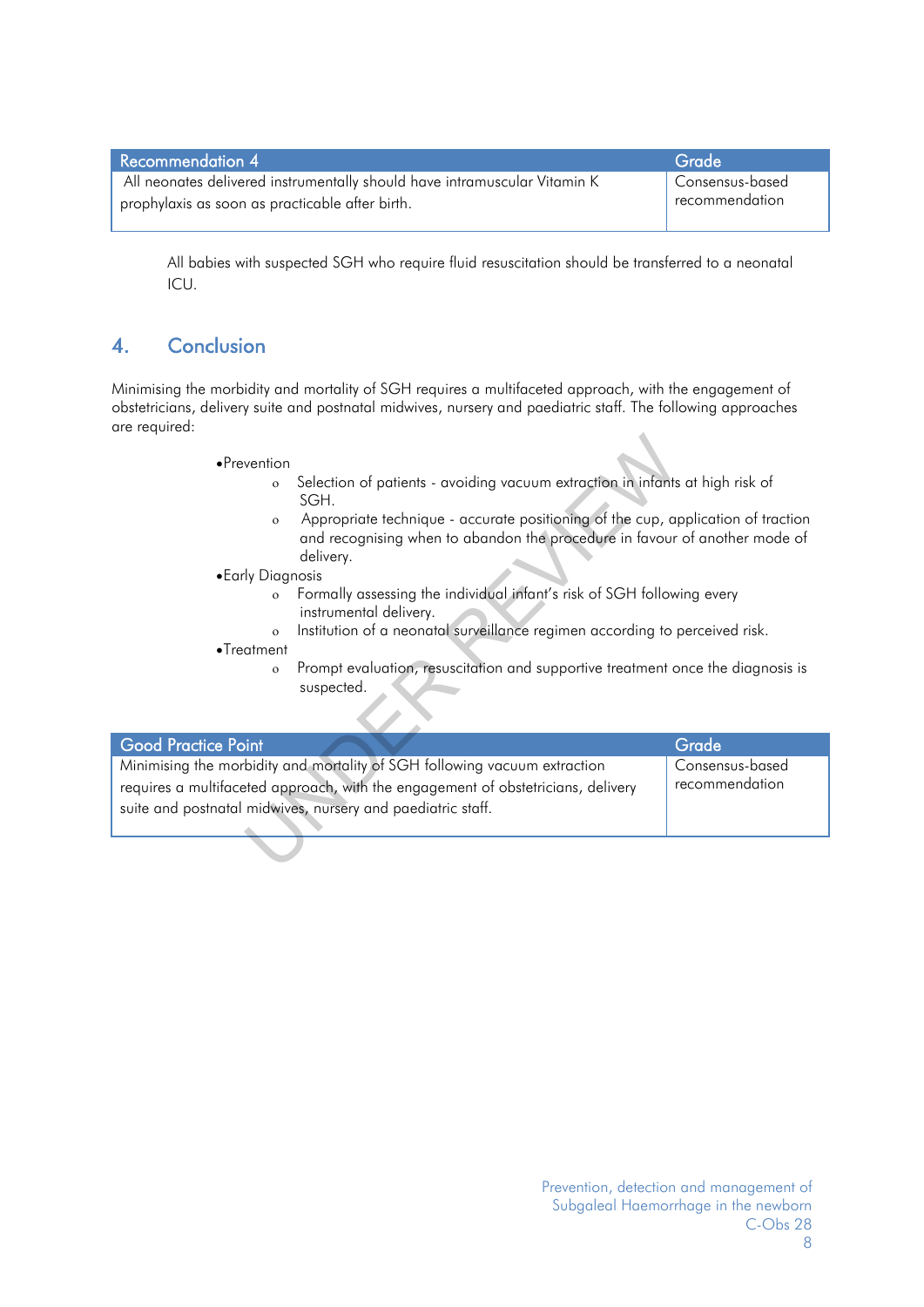### <span id="page-8-0"></span>5. References

- <span id="page-8-4"></span>1. Plauche WC. Subgaleal hematoma. A complication of instrumental delivery, JAMA. 1980;244(14):1597-8.
- <span id="page-8-5"></span>2. Chang HY, Peng CC, Kao HA, Hsu CH, Hung HY, Chang JH. Neonatal subgaleal hemorrhage: clinical presentation, treatment, and predictors of poor prognosis, Pediatr Int. 2007;49(6):903-7.
- <span id="page-8-6"></span>3. Chadwick LM, Pemberton PJ, Kurinczuk JJ. Neonatal subgaleal haematoma: associated risk factors, complications and outcome, J Paediatr Child Health. 1996;32(3):228-32.
- <span id="page-8-7"></span>4. Uchil D, Arulkumaran S. Neonatal subgaleal hemorrhage and its relationship to delivery by vacuum extraction, Obstet Gynecol Surv. 2003;58(10):687-93.
- <span id="page-8-8"></span>5. Colditz MJ LM, Cartwright DW, Colditz PB. Subgaleal haemorrhage in the newborn: A call for early diagnosis and aggressive management., J Paediatr Child Health. 2015;Feb;51(2):140-6.
- <span id="page-8-9"></span>6. Boo NY, Foong KW, Mahdy ZA, Yong SC, Jaafar R. Risk factors associated with subaponeurotic haemorrhage in full-term infants exposed to vacuum extraction, BJOG. 2005;112(11):1516-21.
- <span id="page-8-10"></span>7. Vacca A. Handbook of vacuum delivery in obstetric practice, Vacca Research Brisbane Australia. 2003.
- <span id="page-8-11"></span>8. Gebremariam A. Subgaleal haemorrhage: risk factors and neurological and developmental outcome in survivors, Ann Trop Paediatr. 1999;19(1):45-50.

### <span id="page-8-1"></span>6. Other suggested reading

Modanlu HD. Neonatal subgaleal haemorrhage following vacuum extraction delivery. The Internet Journal of Pediatrics and Neonatology 2005; 5 (2).

Davis D. Neonatal subgaleal haemorrhage following vacuum extraction delivery. JAMC 2001; 164: 1452- 1453.

Doumouchtsis SK, Arulkumaran S. Head injuries after instrumental vaginal deliveries. Current Opinion in Obstetrics and Gynaecology 2006; 18: 129-134. Im A. Subgaleal haemorrhage: risk factors and neurological and desurvivors, Ann Trop Paediatr. 1999;19(1):45-50.<br> **ggested reading**<br>
atal subgaleal haemorrhage following vacuum extraction delivery. To<br>
onatology 2005; 5 (2

Parker LA. Early recognition and treatment of birth trauma: injuries to the head and face. Advances in Neonatal Care 2005; 288-97.

### <span id="page-8-2"></span>7. Links to other College statements

[Delivery of the Fetus at Caesarean Section \(C-Obs 37\)](https://www.ranzcog.edu.au/RANZCOG_SITE/media/RANZCOG-MEDIA/Women%27s%20Health/Statement%20and%20guidelines/Clinical-Obstetrics/Delivery-of-fetus-at-caesarean-section-(C-Obs-37)-Review-November-2016_1.pdf?ext=.pdf)

### <span id="page-8-3"></span>8. Patient information

A range of RANZCOG Patient Information Pamphlets can be ordered via:

<https://www.ranzcog.edu.au/Womens-Health/Patient-Information-Guides/Patient-Information-Pamphlets>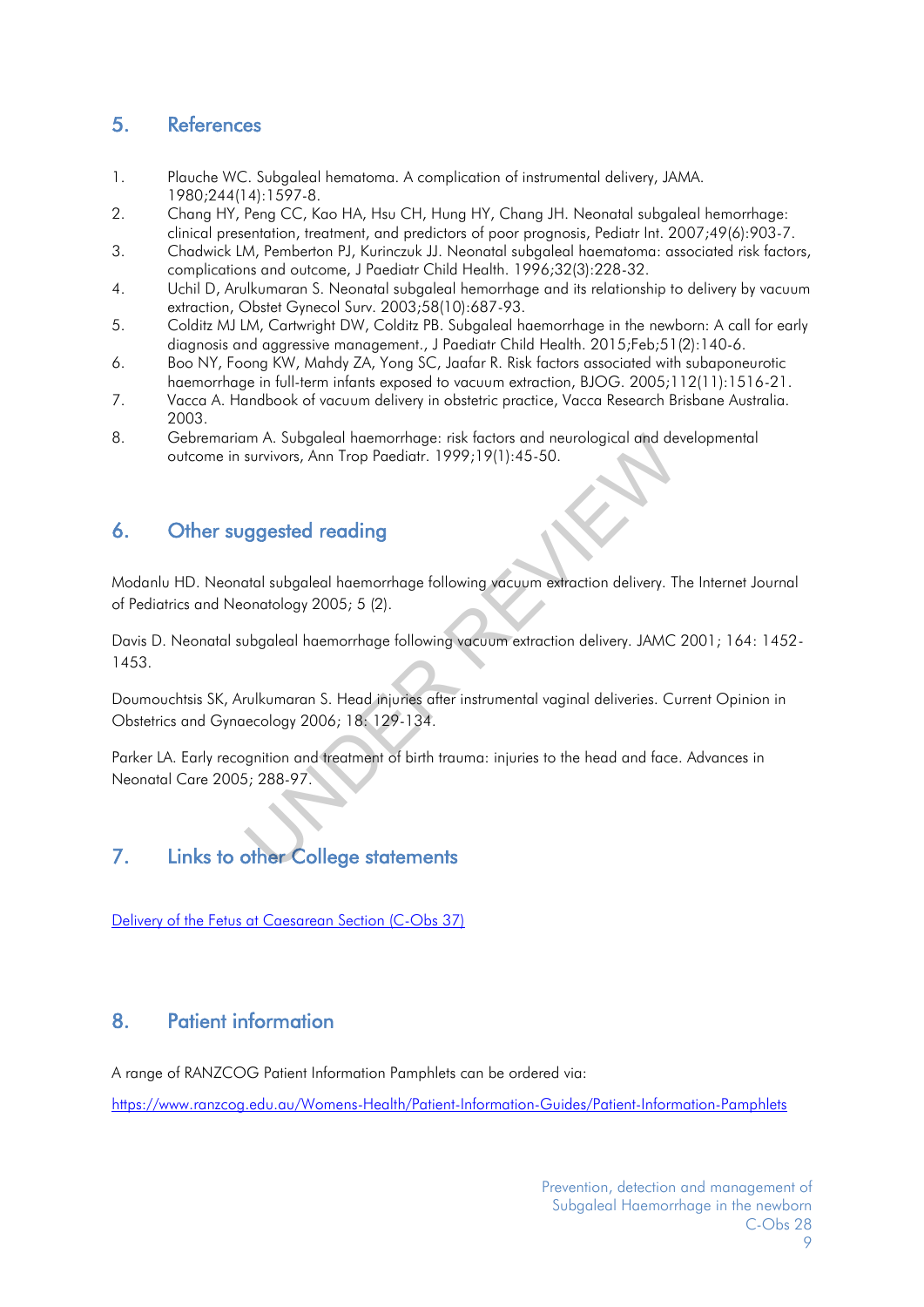### <span id="page-9-0"></span>**Appendices**

<span id="page-9-1"></span>Appendix A Women's Health Committee Membership

| Name                                                                                                                                                                                   | <b>Position on Committee</b> |  |
|----------------------------------------------------------------------------------------------------------------------------------------------------------------------------------------|------------------------------|--|
| Professor Stephen Robson                                                                                                                                                               | Chair and Board Member       |  |
| Dr James Harvey                                                                                                                                                                        | Deputy Chair and Councillor  |  |
| Associate Professor Anusch Yazdani                                                                                                                                                     | Member and Councillor        |  |
| Associate Professor Ian Pettigrew                                                                                                                                                      | Member and Councillor        |  |
| Dr Ian Page                                                                                                                                                                            | Member and Councillor        |  |
| Professor Yee Leung                                                                                                                                                                    | Member of EAC Committee      |  |
| Professor Sue Walker                                                                                                                                                                   | General Member               |  |
| Dr Lisa Hui                                                                                                                                                                            | General Member               |  |
| Dr Joseph Sgroi                                                                                                                                                                        | General Member               |  |
| Dr Marilyn Clarke                                                                                                                                                                      | General Member               |  |
| Dr Donald Clark                                                                                                                                                                        | General Member               |  |
| Associate Professor Janet Vaughan                                                                                                                                                      | General Member               |  |
| Dr Benjamin Bopp                                                                                                                                                                       | General Member               |  |
| Associate Professor Kirsten Black                                                                                                                                                      | General Member               |  |
| Dr Jacqueline Boyle                                                                                                                                                                    | Chair of the ATSIWHC         |  |
| Dr Martin Byrne                                                                                                                                                                        | <b>GPOAC</b> representative  |  |
| Ms Catherine Whitby                                                                                                                                                                    | Community representative     |  |
| Ms Sherryn Elworthy                                                                                                                                                                    | Midwifery representative     |  |
| Dr Nicola Denton                                                                                                                                                                       | Trainee representative       |  |
| Appendix B Overview of the development and review process for this statement                                                                                                           |                              |  |
| Steps in developing and updating this statement<br>i.                                                                                                                                  |                              |  |
| This statement was originally developed in July 2009 and was most recently reviewed in No<br>2015. The Women's Health Committee carried out the following steps in reviewing this stat |                              |  |
| Declarations of interest were sought from all members prior to reviewing this st                                                                                                       |                              |  |
| Structured clinical questions were developed and agreed upon.                                                                                                                          |                              |  |

#### <span id="page-9-2"></span>Appendix B Overview of the development and review process for this statement

This statement was originally developed in July 2009 and was most recently reviewed in November 2015. The Women's Health Committee carried out the following steps in reviewing this statement:

- Declarations of interest were sought from all members prior to reviewing this statement.
- Structured clinical questions were developed and agreed upon.
- An updated literature search to answer the clinical questions was undertaken.
- At the November 2015 face-to-face committee meeting, the existing consensus-based recommendations were reviewed and updated (where appropriate) based on the available body of evidence and clinical expertise. Recommendations were graded as set out below in Appendix B part iii)

#### ii. Declaration of interest process and management

Declaring interests is essential in order to prevent any potential conflict between the private interests of members, and their duties as part of the Women's Health Committee.

A declaration of interest form specific to guidelines and statements was developed by RANZCOG and approved by the RANZCOG Board in September 2012. The Women's Health Committee members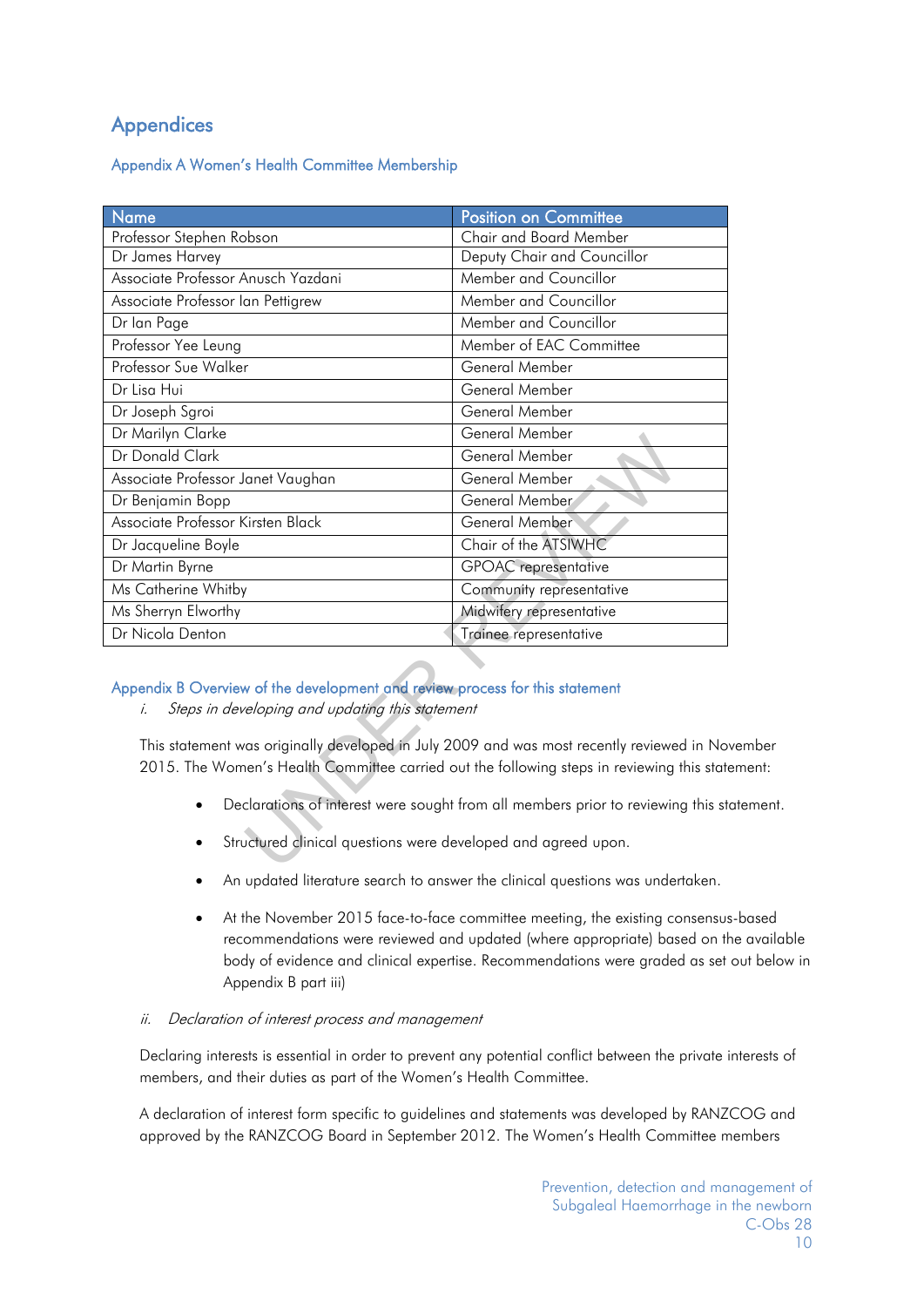were required to declare their relevant interests in writing on this form prior to participating in the review of this statement.

Members were required to update their information as soon as they become aware of any changes to their interests and there was also a standing agenda item at each meeting where declarations of interest were called for and recorded as part of the meeting minutes.

There were no significant real or perceived conflicts of interest that required management during the process of updating this statement.

#### iii. Grading of recommendations

Each recommendation in this College statement is given an overall grade as per the table below, based on the National Health and Medical Research Council (NHMRC) Levels of Evidence and Grades of Recommendations for Developers of Guidelines. Where no robust evidence was available but there was sufficient consensus within the Women's Health Committee, consensus-based recommendations were developed or existing ones updated and are identifiable as such. Consensus-based recommendations were agreed to by the entire committee. Good Practice Notes are highlighted throughout and provide practical guidance to facilitate implementation. These were also developed through consensus of the entire committee.

|                         |              | leveloped or existing ones updated and are identifiable as such. Consensus-based recommendatio<br>vere agreed to by the entire committee. Good Practice Notes are highlighted throughout and prov<br>ractical guidance to facilitate implementation. These were also developed through consensus of tl |
|-------------------------|--------------|--------------------------------------------------------------------------------------------------------------------------------------------------------------------------------------------------------------------------------------------------------------------------------------------------------|
| ntire committee.        |              |                                                                                                                                                                                                                                                                                                        |
| Recommendation category |              | Description                                                                                                                                                                                                                                                                                            |
| Evidence-based          | A            | Body of evidence can be trusted to guide practice                                                                                                                                                                                                                                                      |
|                         | B            | Body of evidence can be trusted to guide practice in most<br>situations                                                                                                                                                                                                                                |
|                         | $\mathsf{C}$ | Body of evidence provides some support for<br>recommendation(s) but care should be taken in its<br>application                                                                                                                                                                                         |
|                         |              | The body of evidence is weak and the recommendation<br>must be applied with caution                                                                                                                                                                                                                    |
| Consensus-based         |              | Recommendation based on clinical opinion and expertise<br>as insufficient evidence available                                                                                                                                                                                                           |
| Good Practice Note      |              | Practical advice and information based on clinical opinion<br>and expertise                                                                                                                                                                                                                            |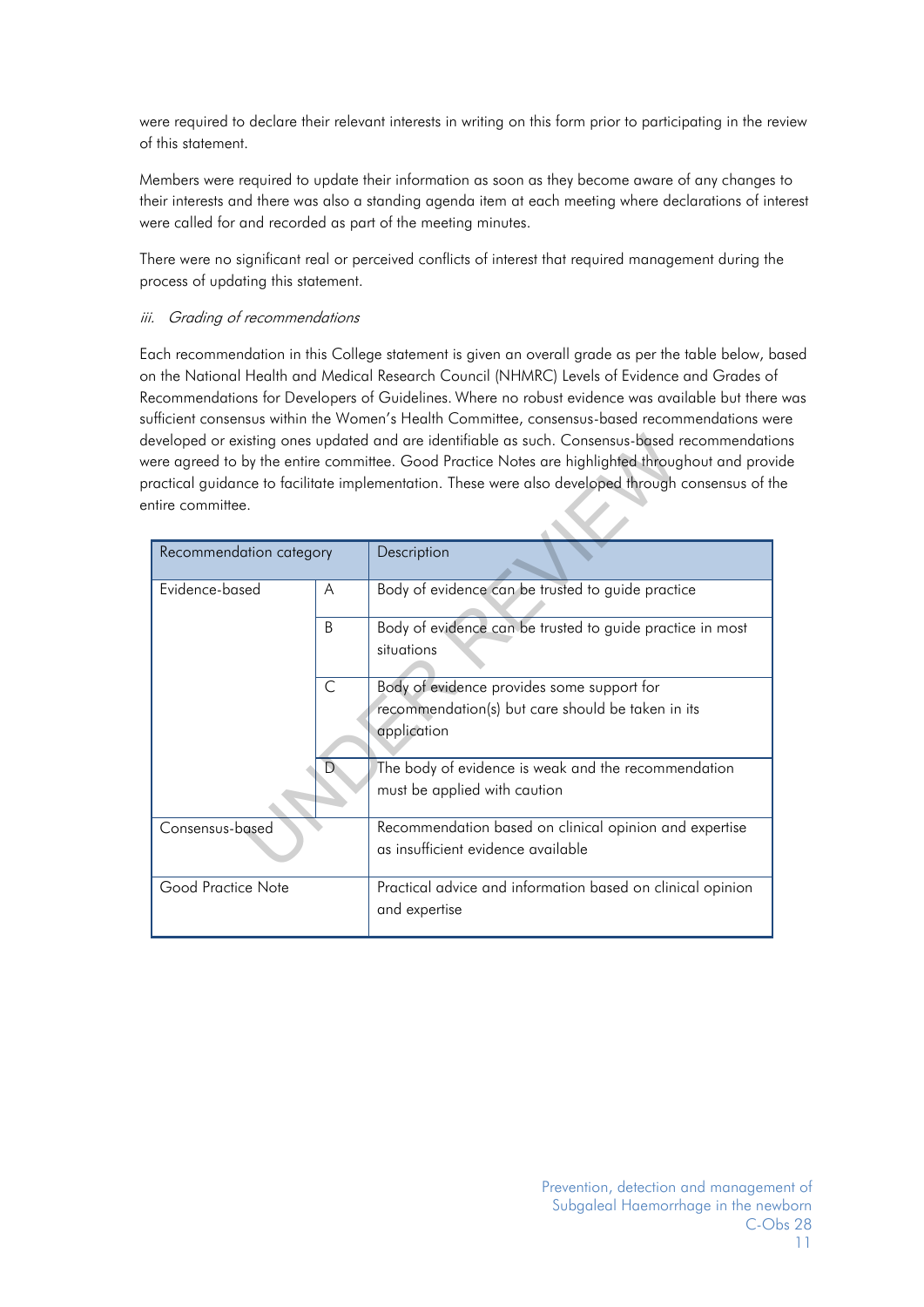#### <span id="page-11-0"></span>Appendix C Full Disclaimer

This information is intended to provide general advice to practitioners, and should not be relied on as a substitute for proper assessment with respect to the particular circumstances of each case and the needs of any patient.

This information has been prepared having regard to general circumstances. It is the responsibility of each practitioner to have regard to the particular circumstances of each case. Clinical management should be responsive to the needs of the individual patient and the particular circumstances of each case.

This information has been prepared having regard to the information available at the time of its preparation, and each practitioner should have regard to relevant information, research or material which may have been published or become available subsequently.

Whilst the College endeavours to ensure that information is accurate and current at the time of preparation, it takes no responsibility for matters arising from changed circumstances or information or material that may have become subsequently available.

UNDER REVIEW